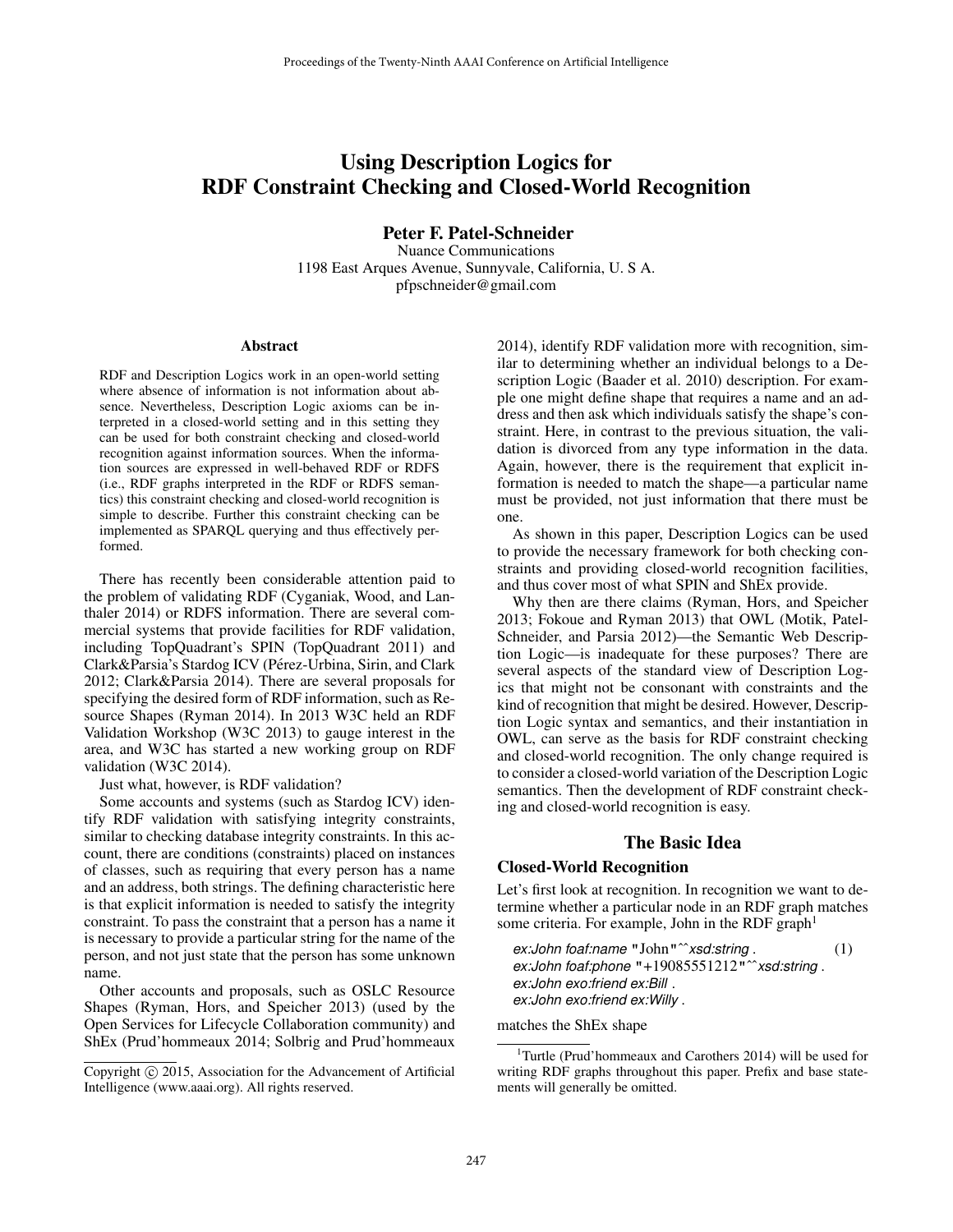| { foaf:name xsd:string, | (2) |
|-------------------------|-----|
| foaf:phone xsd:string,  |     |
| exo:friend $[2]$ }      |     |

because John has a string value for his name, a string value for his phone, and two friends.

Determining whether an individual belongs to a Description Logic concept is also recognition. The Description Logic description<sup>2</sup> corresponding to the ShEx Shape  $(2)$  is

 $= 1$  *foaf:name*  $\Box \forall$  *foaf:name.xsd:string*  $\Box$  (3)

 $= 1$  *foaf:phone*  $\Box$  ∀*foaf:phone.xsd:string*  $\Box$ 

```
= 2 exo:friend
```
So it seems that Description Logics can easily handle ShEx recognition. Although the ShEx syntax is somewhat more compact here, as ShEx has constructs that combine number restrictions and value restrictions, the Description Logic syntax is not verbose and is quite reasonable.

However, John does not match (3) in the standard semantics of Description Logic. This is precisely because in this standard reading, *and in RDF*, the absence of information is not information about absence. In the standard Description Logic reading, and also in RDF, John could have more than one name as far as the information in the above RDF graph is concerned. Many Description Logics (and, again, RDF too) also do not assume that different names refer to different individuals. So Bill and Willy could be the same person as far as the information in the above RDF graph is concerned.

It turns out that expressive Description Logics have facilities to explicitly state information about absence and information about differences and thus can be used to state complete information, at least on a local level. For example, if we add information to (1) stating that John has only one name and phone, that John's only friends are Bill and Willy, *and* that Bill is not the same as Willy, as in

```
ex:John ∈ ≤ 1 foaf:name
ex:John ∈ ≤ 1 foaf:phone
ex:John ∈ ∀exo:friend.{ex:Bill, ex:Willy}
ex:Bill \neq ex:Willy
```
then John does match (3).

So it is not that Description Logics (including OWL) do not perform recognition as in ShEx, it is just that Description Logics do not make the assumption that absence of information is information about absence. In expressive Description Logics (again including OWL) it is possible to explicitly state what comes implicitly from the assumption that absence of information is information about absence.

However, suppose that we want to make this assumption generally? We could manually add a lot of axioms like the ones above, but this is both tedious and error-prone, and thus not at all a viable solution. Instead we can proceed by making the assumption that if the truth of some fact cannot be determined from the information given, then that fact is false. This is often called the closed world assumption or negation by failure, as the failure to prove some fact is used to support its falsity. There is a very large body of work on this topic (see the Related Work section for pointers into this work) and there are many tricky questions that arise with respect to closure in any sophisticated formalism, and expressive Description Logics (including OWL) are indeed sophisticated. As well, reasoning in expressive Description Logics that also have closed world facilities is extremely difficult, even in simple cases.

Fortunately RDF and RDFS are unsophisticated and inexpressive, so neither the tricky questions nor the reasoning difficulties arise if all information comes in the form of RDF triples interpreted under the RDF or RDFS semantics (Hayes and Patel-Schneider 2014). The basic idea is to treat the triples (and their RDF or RDFS consequences, if desired) as completely describing the world. In this treatment

1. if a triple is not present then it is false and

2. different IRIs denote different individuals.

This is precisely the same idea that underlies model checking, where a model is a finite set of ground first-order facts and everything else is false. First-order inference is undecidable, but determining whether a first-order sentence is true in one particular model (model checking) is much, much easier.

In this way it is possible to use the Description Logic syntactic and semantic machinery to define how to recognize descriptions under the same assumptions that underlie ShEx. The only change from the standard Description Logic setup is to define how to go from an RDF graph to the Description Logic model that the RDF graph embodies. Definitions, even recursive definitions, can also be handled.

This is all quite easy and conforms to a common thread of both theoretical and practical work. It also matches the theoretical underpinning of Stardog ICV (Pérez-Urbina, Sirin, and Clark 2012; Clark&Parsia 2014). Further, the approach can be implemented by translation into SPARQL queries, showing that it is practical. (There may be some constructs of very expressive description logics that do not translate into SPARQL queries when working with complete information, but at least the Description Logic constructs that correspond to the usual recognition conditions do so translate.)

## Constraint Checking

Constraint checking does not appear to be part of the services provided by Description Logics. This has lead to claims that OWL cannot be used for constraint checking. However inference, which is the core service provided by Description Logics, and constraint checking are indeed very closely related.

Inference is the process of determining what follows from what has been stated. Inference ranges from simple (John is a student, students are people, therefore John is a person) to the very complex (involving reasoning by cases, *reductio ad absurdum*, or even noticing that an infinite sequence of inferences will not produce any useful information). Determining whether a constraint holds is just determining whether the constraint follows from the given information.

<sup>&</sup>lt;sup>2</sup>The abstract syntax (Baader et al. 2010) for Description Logics—a compact but non-ASCII syntax—will be used throughout this paper.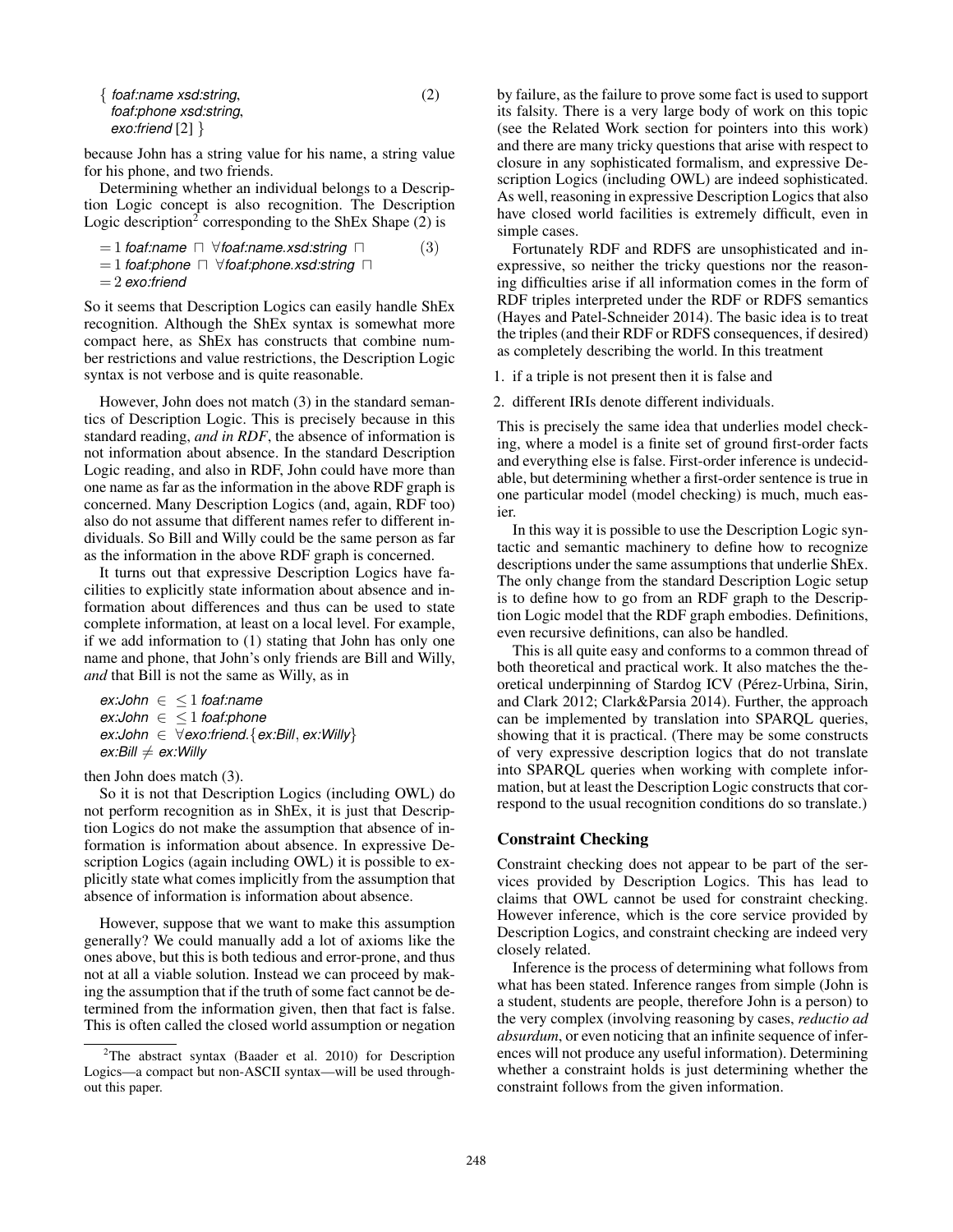### Figure 1: Data for Example

| $1.15$ and $1.1$ $\mu$ and $1.01$ $\mu$ $\mu$ and $\mu$ |                                         |                             |  |  |
|---------------------------------------------------------|-----------------------------------------|-----------------------------|--|--|
| ex:Amy rdf:type exo:UniStudent.                         | ex:Amy exo:enrolled ex:SUNYOrange.      | ex:Amy exo:friend ex:Bill.  |  |  |
| ex:Amy foaf:name "Amy" <sup>**</sup> xsd:string.        | ex:Bill exo:enrolled ex:ReindeerPoly.   | ex:Amy exo:friend ex:John.  |  |  |
| ex:Bill rdf:type exo:UniStudent.                        | ex:Bill exo:enrolled ex:HudsonValley.   | ex:Bill exo:friend ex:Amy.  |  |  |
| ex:Bill foaf:name "Bill" <sup>2</sup> xsd:string.       | ex:John exo:enrolled ex:ReindeerPoly.   | ex:Bill exo:friend ex:John. |  |  |
| ex:John rdf:type exo:GrStudent.                         | ex:Susan exo:enrolled ex:ReindeerPoly.  | ex:John exo:friend ex:Amy.  |  |  |
| ex:John foaf:name "John" <sup>2</sup> xsd:string.       | ex:Susan exo:enrolled ex:SUNYOrange     | ex:John exo:friend ex:Bill. |  |  |
| ex:John exo:supervisor ex:Len.                          | ex:Susan exo:enrolled ex:HudsonValley.  | ex:John exo:friend ex:Len.  |  |  |
| ex:Susan rdf:type exo:Person.                           | ex:Len exo:affiliation ex:ReindeerPoly. | ex:Len exo:friend ex:Amy.   |  |  |
| ex:Susan foaf:name "Susan" "xsd:string.                 | ex:Len exo:affiliation ex:SUNYOrange.   | ex:Len exo:friend ex:Susan. |  |  |
| ex:Len rdf:type exo:Faculty.                            | ex:SUNYOrange rdf:type exo:ResOrg.      |                             |  |  |
| ex:Len foaf:name "Len" "xsd:string.                     | ex:HudsonValley rdf:type exo:Uni.       |                             |  |  |

Figure 2: RDFS Ontology for Example

| foaf:name rdfs:range xsd:string.              | exo:enrolled rdfs:domain exo:UniStudent.     |  |
|-----------------------------------------------|----------------------------------------------|--|
| exo:UniStudent rdfs:subClassOf exo:Person.    | exo:enrolled rdfs:range exo:Uni.             |  |
| exo:GrStudent rdfs:subClassOf exo:UniStudent. | exo:supervisor rdfs:domain exo:GrStudent.    |  |
| exo:Faculty rdfs:subClassOf exo:Person.       | exo:supervisor rdfs:range exo:Faculty.       |  |
| exo:Uni rdfs:subClassOf exo:Organization.     | exo:affiliation rdfs:domain exo:Person.      |  |
| exo:ResOrg rdfs:subClassOf exo:Organization.  | exo:affiliation rdfs:range exo:Organization. |  |

Figure 3: Constraints and Recognition Axioms for Example

| 1 exo: Person $\Box$ exo: Organization $\equiv \{\}$                                          | 7 exo:Faculty $\subseteq$ $\leq$ 5 exo:supervisor = .exo:GrStudent |
|-----------------------------------------------------------------------------------------------|--------------------------------------------------------------------|
| 2 exo:Person $\sqsubseteq$ = 1 foaf:Name $\sqcap$ $\forall$ foaf:Name.xsd:string              | 8 exo:Uni $\sqsubseteq \geq 2$ exo:enrolled                        |
| 3 exo:UniStudent $\sqsubseteq \geq 1$ exo:enrolled $\sqcap \forall$ exo:enrolled.exo:Uni      | $9$ exo:GrStudent exo:enrolled $\sqsubseteq$                       |
| 4 exo:GrStudent $\sqsubseteq$ = 1 exo:enrolled $\sqcap$ $\forall$ exo:enrolled.exo:ResOrg     | exo:supervisor o exo:affiliation                                   |
| 5 exo:Faculty $\subseteq$ $\geq$ 1 exo:affiliation $\sqcap$ $\forall$ exo:affiliation.exo:Uni | $ex$ :HecticStudent $\equiv$ > 3 exo:enrolled                      |
| 6 exo:Faculty $\subseteq$ $\leq$ 1 exo:affiliation.exo:ResOrg                                 | $ex:Student$ Friend $\equiv$ $\geq$ 2 exo:friend.ex:StudentFriend  |

Again, however, constraint checking is generally done with respect to complete information. So, to determine whether the constraint

```
ex:John \in exo:Person \square (4)
    = 1 foaf:name \Box \forall foaf:name.xsd:string \Box= 1 foaf:phone \Box \forall foaf:phone.xsd:string \Box= 2 exo:friend
```
is valid in the presence of (locally) complete information such as

```
ex:John ∈ exo:Person
ex:John foaf:name "John"ˆˆxsd:string .
ex:John ∈ = 1 foaf:name
ex:John foaf:phone "+19085551212"ˆˆxsd:string .
ex:John \in = 1 foaf:phone
ex:John exo:friend ex:Bill .
ex:John exo:friend ex:Willy .
ex:John exo:friend ex:Susan .
ex:John ∈ ∀exo:friend.{ex:Bill, ex:Willy, ex:Susan}
ex:Bill \neq ex:Willy
ex:Bill ≠ ex:Susan
ex: Susan \neq ex:Willy
```
is simply a matter of determining whether the constraint follows from the information. (Generally constraints like (4) are written to handle all the members of a class as in

 $exo:Person \square$ 

 $= 1$  *foaf:name*  $\Box$   $\forall$  *foaf:name.xsd:string*  $\Box$  $= 1$  *foaf:phone*  $\Box$   $\forall$  *foaf:phone.xsd:string*  $\Box$ = 2 *exo:friend*

instead of just a single node, but the principle is the same.)

So a way to do constraints in Description Logics is to first set up complete information, and then just perform inference. This approach has been explored in the context of letting certain roles be completely specified as in a database (Patel-Schneider and Franconi 2012). Other approaches to constraints in Description Logics (de Bruijn et al. 2005; Motik, Horrocks, and Sattler 2009; Tao et al. 2010; Donini, Nardi, and Rosati 2002; Sengupta, Krisnadhi, and Hitzler 2011) are considerably more complex, as they deal with the complexities that arise when there are multiple ways to complete the information. However, all these approaches largely agree when there is only a single way to complete the information.

Setting up complete information is just what was done above for closed-world recognition, so this technique can also be used for constraint checking. Of course, this doesn't mean that you have to implement Description Logic inference with complete information the same way that you need to with incomplete information. In fact, as above, constraint checking can be implemented as SPARQL queries.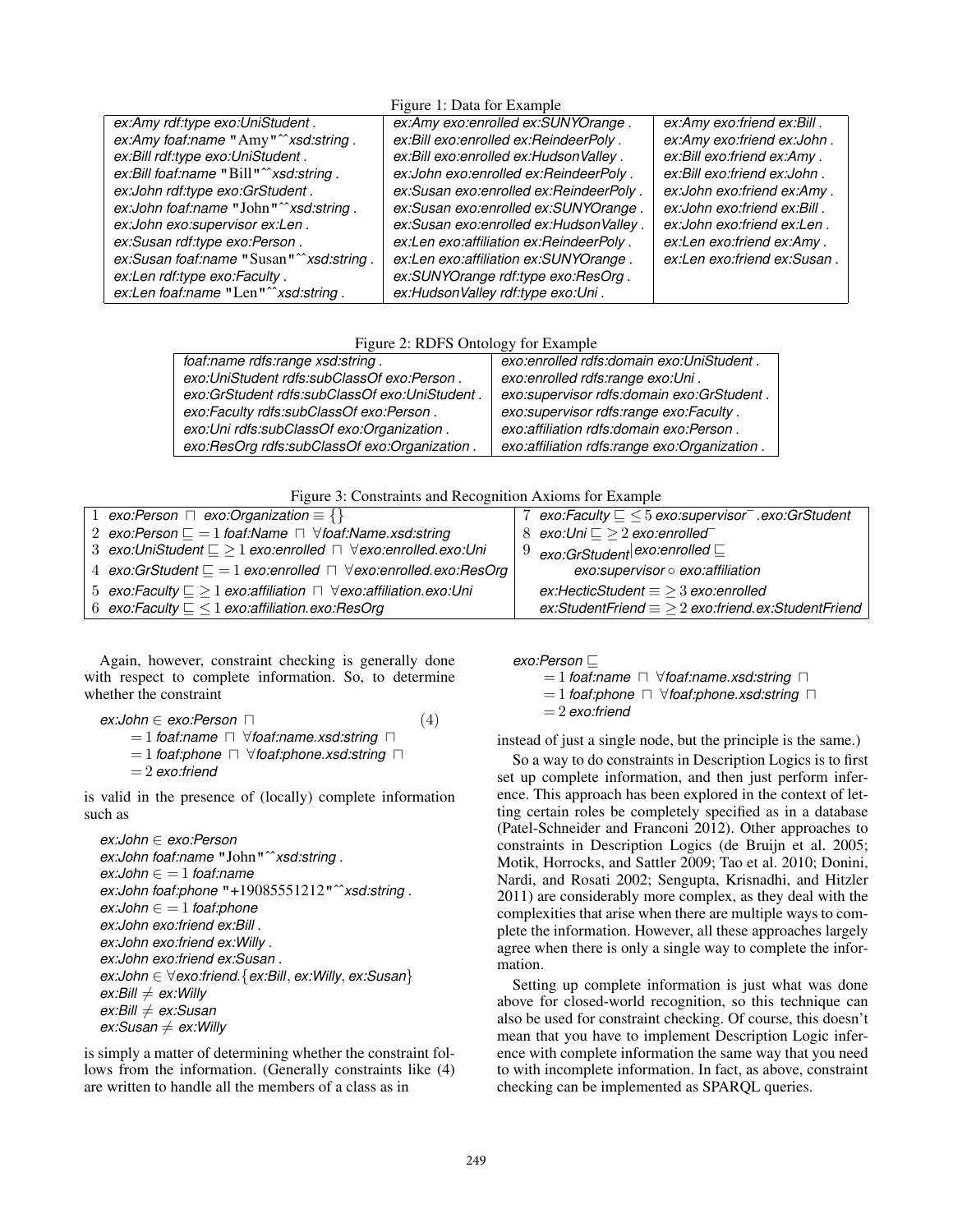### Example

Here is a small example of how Description Logic constructs can be used for constraint checking. There are three separate kinds of information in the example. The RDF triples in Figure 1 provide the data for the example. The RDFS ontology in Figure 2 provides the organization of the data. The Description Logic axioms in Figure 3 provide the constraints to be validated against the data and the ontology and the classes vocabulary for closed-world recognition.

The constraints are all satisfied, except for one, as follows:

- 1. Nothing can be inferred to be both a person and an organization, and so persons and organizations are disjoint.
- 2. Every object that can be inferred to be a person (i.e., students and faculty) has a single name provided, and that name is a string, so every person has exactly one name in the closure.
- 3. All students (and graduate students) are enrolled in universities—the range of *exo:enrolled* is *exo:Uni*, which makes the typing part of the constraint redundant here.
- 4. Reindeer Poly is not specified to be a research organization, so although John is enrolled exactly once the constraint on graduate students being enrolled in research organizations is not satisfied.
- 5. All faculty (Len) are affiliated with only universities.
- 6. All faculty (again only Len) are affiliated with at most one research organization, as Reindeer Poly is not specified to be a research organization and Len is only affiliated with SUNY Orange and Reindeer Poly.
- 7. All faculty supervise fewer than five graduate students, as the only faculty (Len) only supervises one student (John).
- 8. Each university (SUNY Orange, Reindeer Poly, and Hudson Valley) has at least two students enrolled in it, because Amy, Bill, John, and Susan are different individuals.
- 9. For every graduate student enrollment (*exo:enrolled* domain-restricted to *exo:GrStudent*) there is a supervisor of the graduate student affiliated with the university. This constraint uses an auxiliary non-recursive equivalence definition.

The only hectic student is Susan, as she is the only person with at least three enrollments. However, Amy, Bill, and John all belong to *ex:StudentFriend* because when maximally interpreting *ex:StudentFriend* they each have at least two friends who belong to *ex:StudentFriend*. Len does not belong to *ex:StudentFriend* even though he has two friends, because Susan has too few friends and cannot belong to *ex:StudentFriend*.

One might want to validate that domain and range types are not inferred, but are instead explicitly stated in the data. This can be done by using a version of the ontology without the domain and range statements and validating against a set of constraints that just have the removed domain and range statements. In the example, this would detect that Susan was not stated to be a student, violating the domain constraint for *exo:enrolled*; that SUNY Orange and Reindeer Poly were not stated to be universities, violating the

range constraint for *exo:enrolled*; and that Reindeer Poly was not stated to be an organization, violating the range constraint for *exo:affiliation*. All other domain and range constraints would be satisfied, as some required class memberships would be inferred from the subclass statements.

### Related Work

The closest work in a technical sense is the work of Patel-Schneider and Franconi (2012). In that work some properties and classes were considered as closed, which turned description logic axioms involving those properties and classes into constraints. RDF and RDFS are very similar to a situation where all properties and classes are closed. The current paper adds the idea of closed-world recognition, which was only implicit in the previous work, and maximal extensions, which provide a much better treatment of recursive definitions, particularly in the monotone case.

The work of Motik, Horrocks, and Sattler (2009) and of Tao *et al.* (2010) both divide up axioms into regular axioms and constraints. They both also permit general Description Logic axioms, not just RDF or RDFS graphs as here. To handle full Description Logic information requires a much more complex construction, involving minimal interpretations. Neither consider closed-world recognition. Tao *et al.* use SPARQL queries as a partial translation of their constraints and forms a basis for Stardog ICV.

The work of Sengupta, Krisnadhi, and Hitzler (2011) uses circumscription as the mechanism to minimize interpretations. It is otherwise similar to the previous efforts. The work of Donini, Nardi, and Rosati (2002) uses autoepistemic constructs within axioms to model constraints, and is thus quite different from the approach here. OWL Flight (de Bruijn et al. 2005) is a subset of OWL where axioms are given meaning as Datalog constraints. Again, as an expressive Description Logic is handled the construction is more complex than the one here. RDFUnit (Kontokostas et al. 2014) has a component that turns RDFS axioms and simple OWL axioms into SPARQL queries that check for data that does not match the axiom and so is somewhat similar to this work. However, there is no notion that RDFUnit is turning ontology axioms into constraints that cover the entire meaning of the axiom.

Shex (Solbrig and Prud'hommeaux 2014) uses very different mechanisms. It builds up shapes, which are akin to definitions of classes, and gives them meaning by a translation into a recursive extension of Z over an abstraction of RDF graphs. Entire documents or document portions are then matched against these shapes.

## The Details, but Not All the Details Description Logic Semantics

The semantics of Description Logics are generally given as a model theory, as for OWL DL (Motik, Patel-Schneider, and Parsia 2012). OWL DL has a complex semantics, as far as Description Logics go, to cover all its constructs and to make it more compatible with RDF. The semantics here will follow the semantics of OWL, with the exception that any property can have both individuals, e.g., *ex:John*, and data values, e.g., "John"<sup>^</sup>*xsd:string*, as values.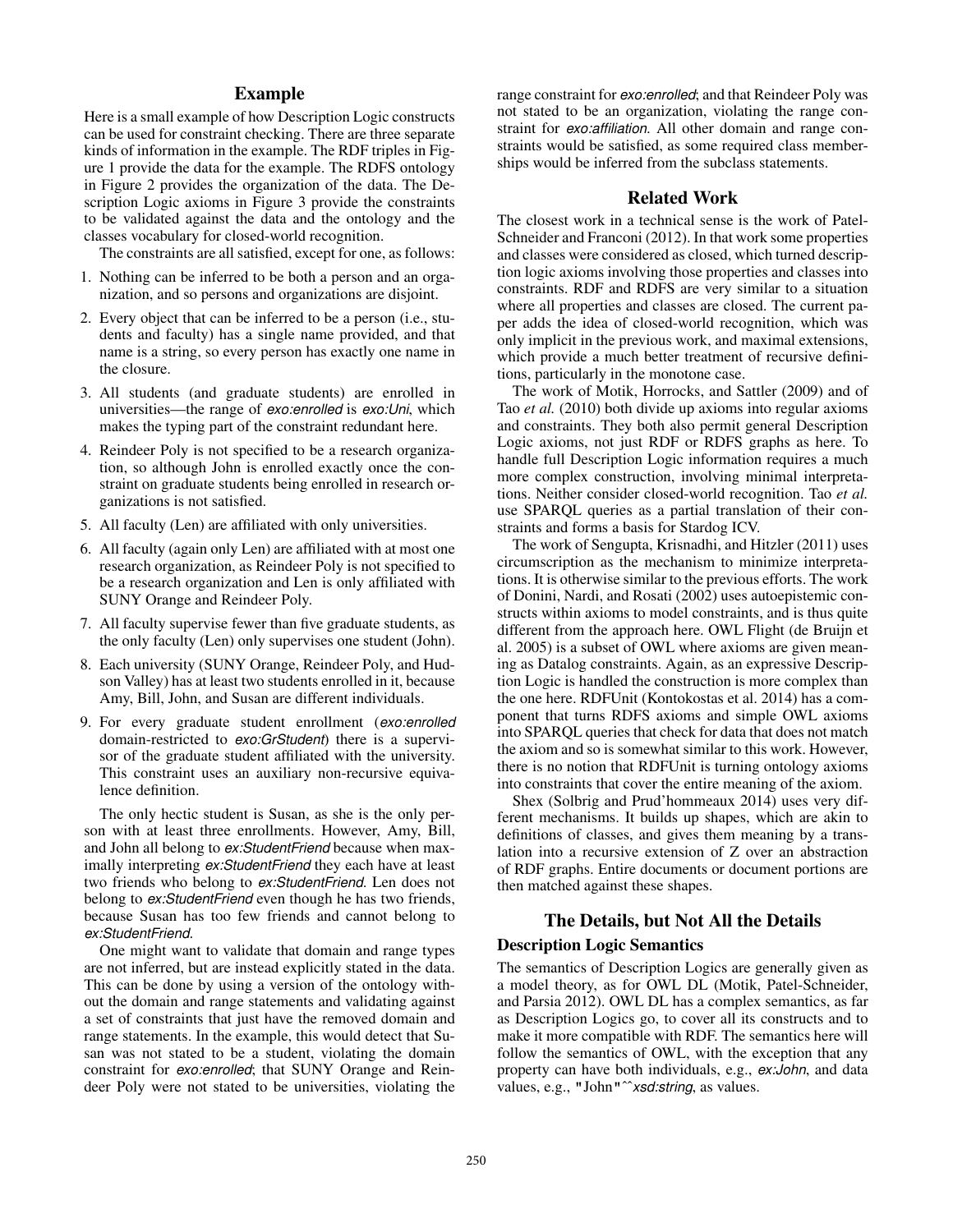The fundamental building block of Description Logics semantics is interpretations, which provide a meaning for the primitive constructs in terms of a particular domain of discourse. The meaning of an individual name, such as *ex:John*, is an element of this domain, here that element that we think of as being John. Literal values, such as "John"ˆˆ*xsd:string*, are treated specially—their meaning is determined by their datatype. The meaning (or interpretation) of a named concept such as *exo:person*, is a subset of the domain, here those individuals that we might think of as people. The meaning of a named property, such as *exo:friend*, is a set of pairs over the domain, here those pairs that we might think of as being the friend-of relationship. The meaning of non-primitive constructs, such as the description = 2 *exo:friend*, are built up from these primitives, resulting here in the set of domain elements that are related to exactly two domain elements via the meaning of *exo:friend*.

Axioms, such as *ex:John* ∈ *exo:Person*, are true precisely when the meaning of their parts satisfies a particular relationship, here that the meaning of *ex:John* is an element of the meaning of *exo:Person*. There are some other aspects to this simple story, to handle the differences between individuals, e.g., *ex:John*, and data values, e.g., "John"ˆˆ*xsd:string*, and to make reasoning over some constructs easier. A Description Logic model of a set of axioms (including what we might call facts), is then just an interpretation that makes all the axioms true.

#### Canonical Interpretations of RDF Graphs

In an interpretation everything is specified, so each interpretation has complete information. The basic idea is thus to construct an interpretation making just the triples in an RDF graph true and then work with that single interpretation. In this way information that is absent from the RDF graph is considered false.

We can think of most RDF graphs as sets of Description Logic axioms, particularly as we are ignoring the common Description Logic division of properties into properties that have objects that are individuals and properties that have objects that are data values.<sup>3</sup> This correspondence breaks down in two areas: 1/ when the built-in RDF and RDFS vocabulary is used in unusual ways (e.g., making *rdfs:subClassOf* a sub-property of *rdfs:subPropertyOf*), and 2/ if reasoning about individuals can affect reasoning about classes (e.g., forcing two individuals that are also classes to be the same). The abuse and extension of the built-in RDF and RDFS vocabulary is rare, so we just exclude these RDF graphs from our account. (Particular extensions of the RDF and RDFS vocabulary could be built in to an extension of the approach given here.) In RDF and RDFS, but not in OWL, reasoning about individuals can affect reasoning about classes. This is also rare, so we will not handle these inferences.

Definition 1 *Given an RDF graph* G *with no ill-formed literals and no triples stating membership in a datatype, we* *construct the canonical Description Logic interpretation of* G *as follows.*

- *1. Datatypes are formed for all the datatypes in the graph, and given meaning in the usual way.*
- *2. The domain of the interpretation consists of the nonliteral nodes of the RDF graph plus the properties in the graph and the mapping for nodes is the identity mapping. (One might think that this is not an appropriate way to construct an interpretation, as it sets the meaning of ex:John to ex:John, not anything that we might think of as being John, but as far as the formal machinery is concerned, the actual domain elements are not important.)*
- *3. The set of literal values is constructed in the usual way from the datatypes. An extra copy of the integers is added to ensure an infinite number of literal values.*
- *4. Classes are formed for each node in the graph that has an rdf:type link with it as an object or belongs to rdfs:Class and their extensions are the set of nodes for which rdf:type triples link them to the class.*
- *5. Properties (note that we are ignoring the Description Logic division of properties) are formed for each predicate in the graph and also for each node that belongs to rdf:Property, and their extensions are the set of pairs taken from triples in the graph with the property as predicate.*

So from the initial RDF graph in this paper, we end up with a canonical interpretation with six domain elements, *ex:John*, *ex:Bill*, *ex:Willy*, *foaf:name*, *foaf:phone*, and *exo:friend*. The interpretation of *foaf:name* consists of just  $\langle ex:John, "John"\rangle$  The interpretation of *foaf:phone* consists of just *(ex:John*, "*+19085551212*"). The interpretation of *exo:friend* consists of  $\langle ex:John, ex:Bill \rangle$  and h*ex:John*, *ex:Willy*i.

For constraints and descriptions that use only vocabulary in the RDF graph all we do is work with this interpretation and consider whether the constraint axiom is true in this interpretation so the development is easy. It is obvious that *ex:John* belongs to the interpretation of the first Description Logic description given above, as expected.

Evaluating constraints on the canonical interpretation of a graph is essentially the same as evaluating them on the graph itself. Systems that evaluate constraints on an RDF graph, like ShEx, thus work in a manner very similar to the approach taken here.

### Extending to New Classes

For closed-world recognition, it is useful to define new classes, as in

 $ex: PurePerson \equiv 21 ex:TimePerson \equiv 1$ ∀*exo:friend*.*ex:PurePerson*

There are several possibilities for the meaning of new classes that are recursively defined. The new classes could be interpreted as broadly as possible, as narrowly as possible, or in any consistent manner.

It appears in ShEx that such classes as to be interpreted as broadly as possible. For example, in the RDF graph

*ex:John exo:friend ex:Bill* . *ex:Bill exo:friend ex:John* .

<sup>&</sup>lt;sup>3</sup>This division has been made so that reasoners do not have to worry about data values having properties, but if we are constructing models this is not a problem. It is easy to revise the treatment here to bring back this division.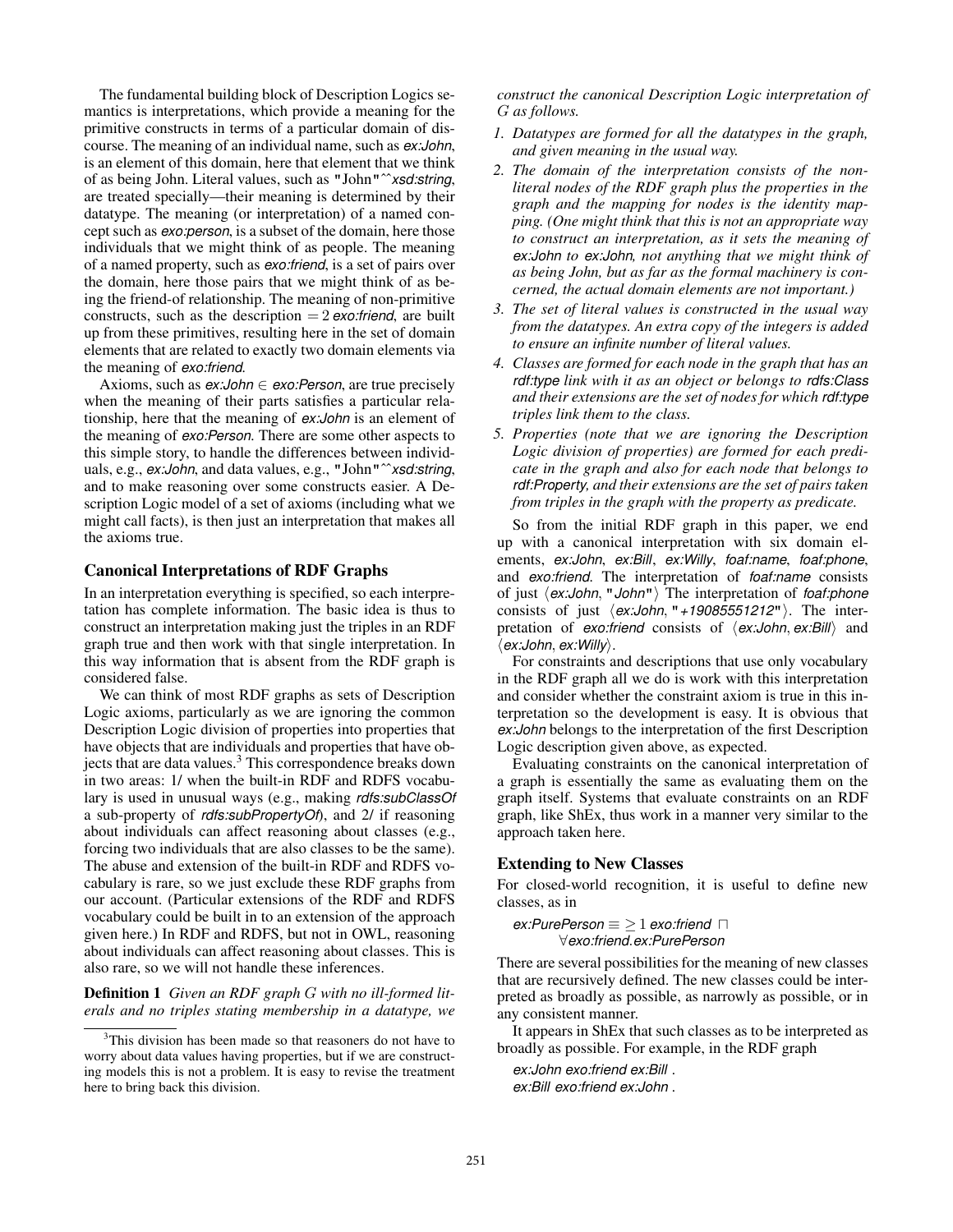the ShEx approach would be that both *ex:John* and *ex:Bill* belong to *ex:PurePerson*. We will take this approach here and interpret new classes as broadly as possible

New classes are handled by considering extensions of the interpretations defined as above. An extension of an interpretation is a new interpretation 1/ with the same domain as the original interpretation, and 2/ that has the same meaning for all individuals, named classes, and named properties in the original interpretation. The extension is allowed to have new named classes, but not new named properties or new individuals. New individuals are not allowed because some Description Logic constructs are sensitive to the set of individuals. New properties are not allowed because they may increase the computational complexity of closed-world recognition.

An interpretation is an extended canonical model of an RDF graph with respect to a set of constraints if it is an extension of the canonical model of the RDF graph and is a model of the constraints.

To interpret recursively defined classes as broadly as possible not all extended canonical models are considered, only maximal ones. An model is maximal among a set of models if there is no other model in the set that 1/ interprets all classes as supersets of their interpretation in the maximal model, and 2/ interprets at least one class as a strict superset of its interpretation in the maximal model.

An individual is recognized as belonging to a description if its interpretation belongs to the interpretation of the description in all maximal extended canonical models.

It turns out that there is only one (up to isomorphism) maximal extended canonical model of the above definition of *ex:PurePerson*. In this model both *ex:John* and *ex:Bill* are in the extension of *ex:PurePerson*. If all new classes are monotone in all the other new classes (i.e., if the extension of some class grows then no other class extensions shrink) then there is always exactly one maximal extension.<sup>4</sup>

#### RDF and RDFS Semantics

So everything looks fine. We go from an RDF graph to a slightly modified Description Logic interpretation and from there perform constraint checking by determining whether a set of Description Logic axioms are satisfied in the interpretation or in a set of maximal extensions of the interpretation. We can also perform closed-world recognition by determining the interpretation of the new defined classes in the axioms and these classes can even be defined recursively.

However, there is one missing part of the story. If the RDF graph includes triples that trigger RDF or RDF inferences that are not already in the RDF graph the interpretation will not look like an RDF (or RDFS) interpretation. For example, if the RDF graph is

*ex:John rdf:type exo:Student* . *exo:Student rdfs:subClassOf exo:Person* .

our canonical interpretation states that *ex:John* does not belong to *exo:Person*, which goes against the RDFS meaning of the above graph.

Fortunately, it is relatively easy to recover from this problem. All that is needed is to add all the RDF (or RDFS) consequences to the graph. Yes, there are an infinite number of these consequences, but our formal development does not care whether the graph is finite or infinite. For complexity analysis and implementation it is not hard to come up with a finite representation of these consequences, like the one initially done by ter Horst (2005), and make the minor fixups needed to determine correct answers from the answers gleaned from this finite approximation.

This all works because the RDF (or RDFS) consequences of an RDF graph can be represented as an RDF graph. OWL consequences cannot be so represented, as the consequences in OWL can be disjunctive. This requires working with minimal equality and minimal models or some other way to single out only the desired interpretations as in previous work on Description Logic constraints, making the formal development much harder and presenting many more choices that have to be justified.

### **Complexity**

It is easy to see that checking axioms against an interpretation is polynomial, as long as there is no new vocabulary in the axioms or no recursive definitions. The formulae corresponding to the axioms are just model checked against the interpretation.

If there are monotone recursive definitions then checking constraints and performing closed-world recognition can be done using techniques from Datalog, such as magic sets. For example, the extension of a recursively-defined class can first be computed ignoring the recursive portion. Violations of the recursive portion can then be checked and objects iteratively removed from the class. These techniques cannot be used for non-monotone recursive definitions, as expanding one class or property might reduce another.

### Implementation

The work of Tao *et al.* (2010) shows that the standard Description Logic constraints can be partly implemented as SPARQL queries when no new vocabulary is used. Tao *et al.* worked in a general OWL setting, where their approach is sound but not complete, but in an RDF setting the approach is both sound and complete, because there is only a single model that needs to be considered. This approach forms the basis of Stardog ICV (Clark&Parsia 2014). Indeed Stardog ICV is an implementation of the approach described in this paper showing how the approach to constraints here can be implemented by a translation to SPARQL. The work here can thus also be thought of as a simpler definition of the underpinning of Stardog ICV. Recent work at Mannheim by Thomas Bosch (see *https://github.com/boschthomas/OWL2-SPIN-Mapping*) translates OWL descriptions interpreted as constraints into SPARQL using a similar approach, providing a different implementation.

Non-recursive closed-world recognition can be handled by using nested or repeated SPARQL queries. Monotone recursive closed-world recognition can be implemented us-

<sup>4</sup> Proof sketches of claims here and later in the paper are in an extended version of this paper available at *arxiv.org/abs/1411.4156*.